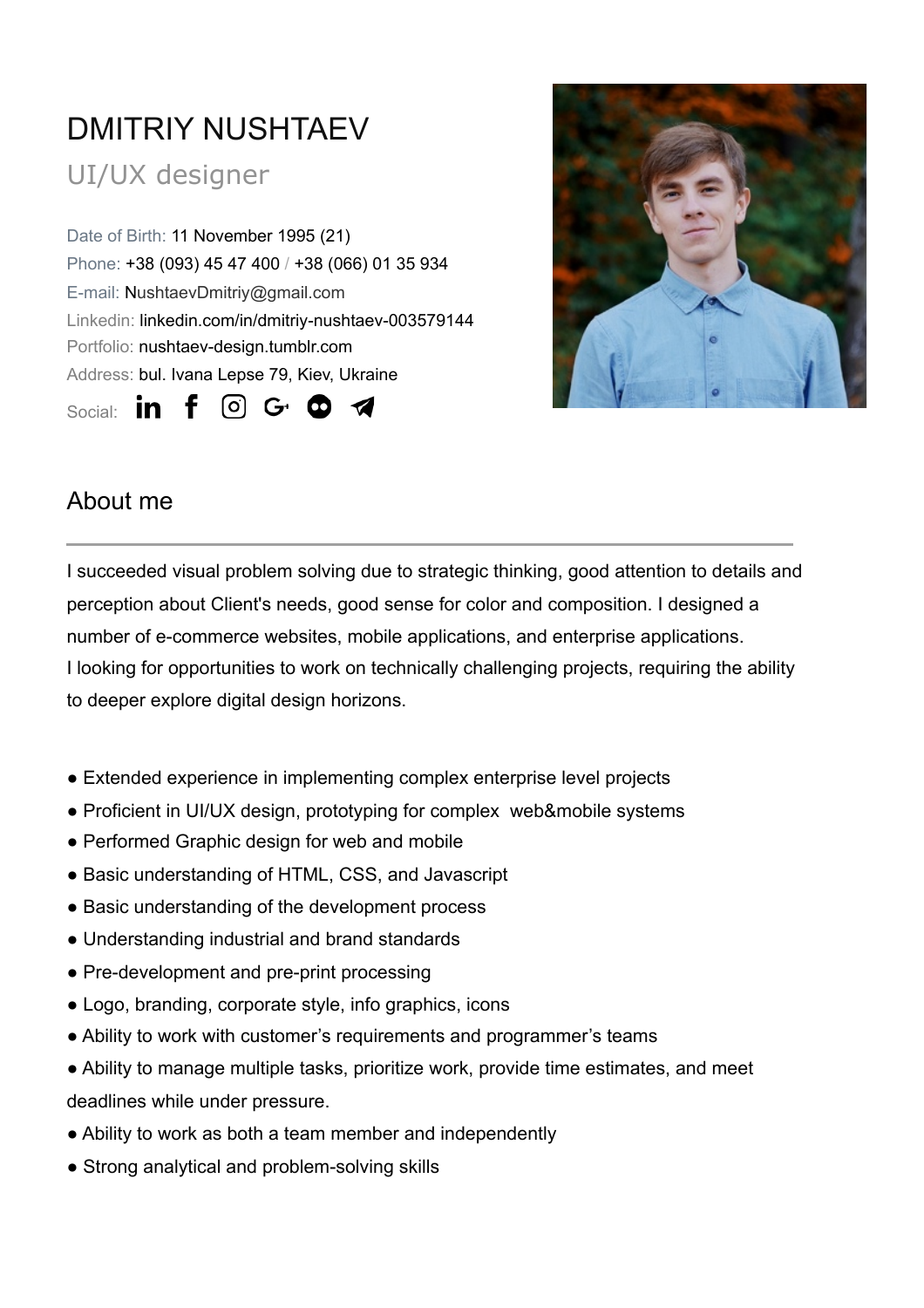#### Technical skill

*Fluent with design tools:* Sketch, Adobe Photoshop, InVision, Zeplin, Adobe Illustrator, Figma, Google Web Designer *Prototyping:* Adobe Experience Design, Axure RP, Wireframe.cc *Animation:* Principle, Adobe AfterEffects, Adobe Premiere

#### Work history

#### UI/UX designer ( 3 years 2 month)

Freelance

- Created user interfaces and websites using best practices in front-end design, while providing both static and responsive solutions as necessary.
- Translated design ideas (design mockups, wireframes, and prototypes) into clean, W3C-compliant HTML, CSS and JavaScript markup to be used by developers.
- Create design mockups, visual assets and content for a variety of web and digital applications including: icons, images, infographics, menus, charts, dashboards, etc.
- Creating style guides and pixel perfect specifications for iconography, web framework components, assets, apps and further evolve them
- Creating GUI for Android
- Designed native tablet and mobile apps for iOS, Android(tablet and mobile) , IOS and Marcos
- Owned and defined design guidelines and usability standards.
- Creating icon design and font icons
- Creating interactive design
- Creating prototyping for mobile and desktop apps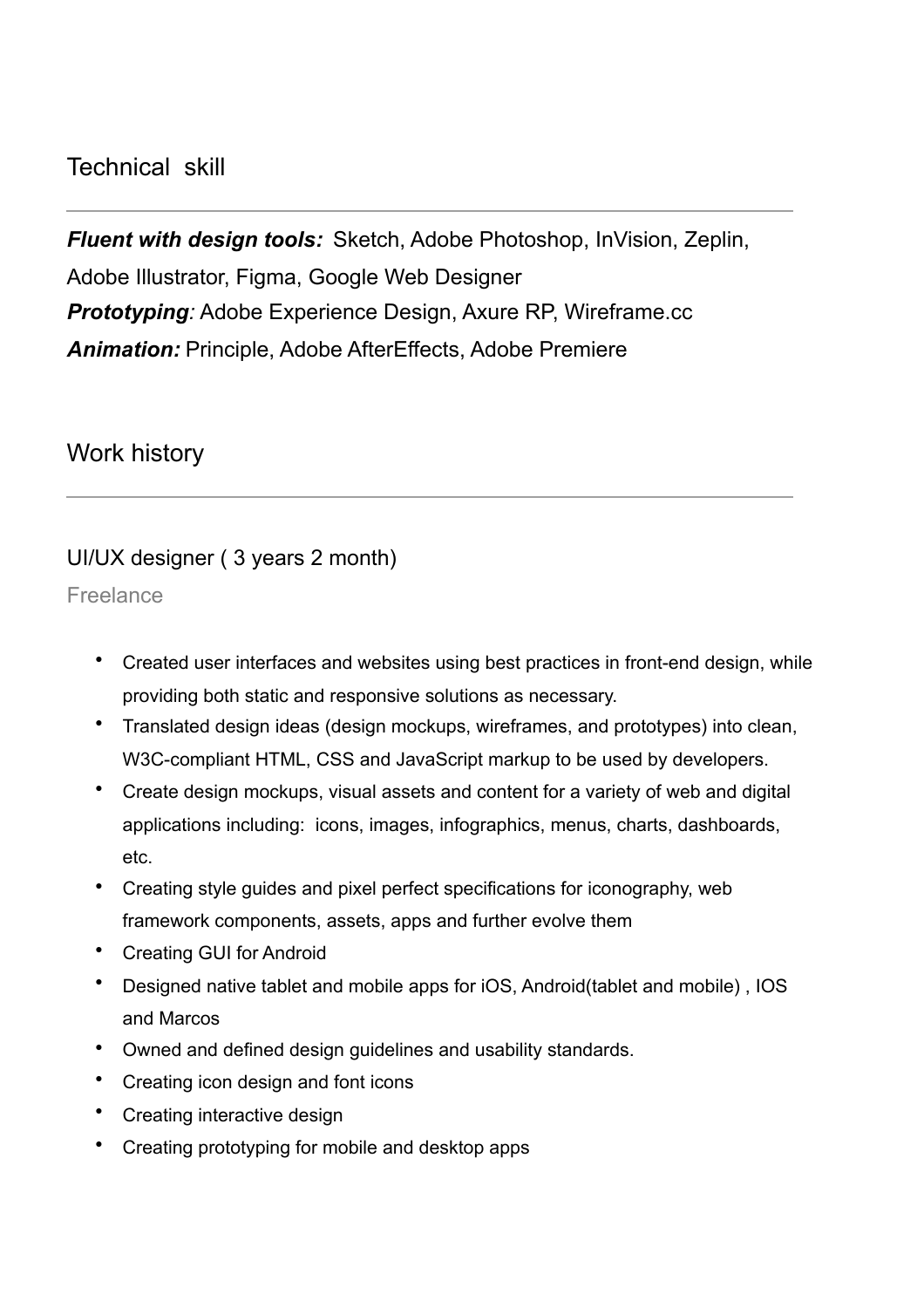#### Senior Graphic Designer ( 1 year 5 month)

E-COM

- Identified usability problems with designs and interfaces and make recommendations based upon best UX practices and principles.
- Creation of look and feel of web –resources and web-solutions. UI/UX design of sites, e-commerces, social communities, web-applications.
- Ensured there is clarity between design and development, and provide clear design guidance to software engineers for implementation.
- Design of mock-ups for different kinds of enterprise print products, company styles development, posters, flyers, booklets, labels, business cards.
- Presentation of the service to the new companies and consultants
- Created user experience designs from documented use cases and user stories
- Documented design concepts or ideas as demonstrable solution

#### E-learning Course Designer

Skillim ( 5 month )

- Created an e-learning course business aim analysis, storyboard and script writing, course development and testing
- Designed user guides, job aids, reports, presentations, posters, flyers, and internal documentation for training and marketing
- Work with photo manipulation, custom illustration, typography, lettering and web layout
- Created prototypes, storyboards, and design documentation that effectively communicate design
- Analyzed target audience, job tasks, learner environment, and existing content to identify appropriate instructional strategies